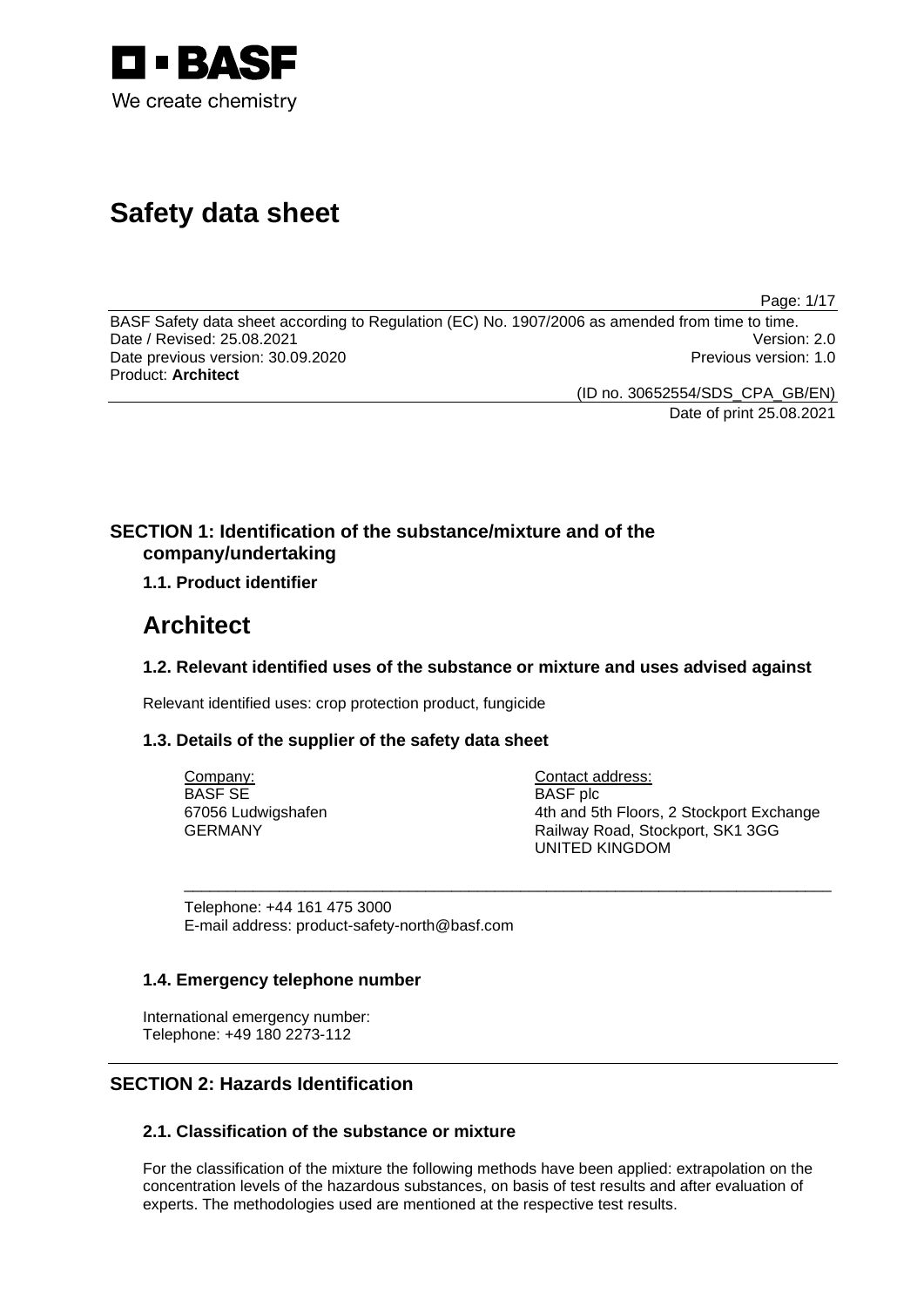Page: 2/17

BASF Safety data sheet according to Regulation (EC) No. 1907/2006 as amended from time to time. Date / Revised: 25.08.2021 Version: 2.0 Date previous version: 30.09.2020 **Previous version: 1.0** Previous version: 1.0 Product: **Architect** 

(ID no. 30652554/SDS\_CPA\_GB/EN)

Date of print 25.08.2021

#### According to Regulation (EC) No 1272/2008 [CLP]

Acute Tox. 4 (oral) **H302 Harmful if swallowed.**<br>
Skin Corr /Irrit 2 **H315 Causes skin irritation H315 Causes skin irritation.** Skin Sens. 1 **H317 May cause an allergic skin reaction.**<br>Aquatic Acute 1 **H400 Very toxic to aquatic life.** H400 Very toxic to aquatic life. Aquatic Chronic 1 **H410** Very toxic to aquatic life with long lasting effects.

For the classifications not written out in full in this section the full text can be found in section 16.

## **2.2. Label elements**

Globally Harmonized System (GHS) in accordance with UK regulations.

Pictogram:

Signal Word: Warning Hazard Statement: H302 Harmful if swallowed. H315 Causes skin irritation. H317 May cause an allergic skin reaction. H410 Very toxic to aquatic life with long lasting effects. EUH401 To avoid risks to human health and the environment, comply with the instructions for use. Precautionary Statement: P101 If medical advice is needed, have product container or label at hand. P102 Keep out of reach of children. P103 Read carefully and follow all instructions. Precautionary Statements (Prevention): P261 Avoid breathing mist or vapour or spray. P272 Contaminated work clothing should not be allowed out of the workplace. P270 Do not eat, drink or smoke when using this product. P280 Wear protective gloves and clothing. Precautionary Statements (Response):<br>P303 + P352 IF ON SKIN (o P303 + P352 IF ON SKIN (or hair): Wash with plenty of soap and water.<br>P333 + P313 If skin irritation or rash occurs: Get medical attention. If skin irritation or rash occurs: Get medical attention. P301 + P312 IF SWALLOWED: Call a POISON CENTER or doctor/physician if you feel unwell. P330 Rinse mouth P391 Collect spillage. P362 + P364 Take off contaminated clothing and wash it before reuse.

Precautionary Statements (Disposal):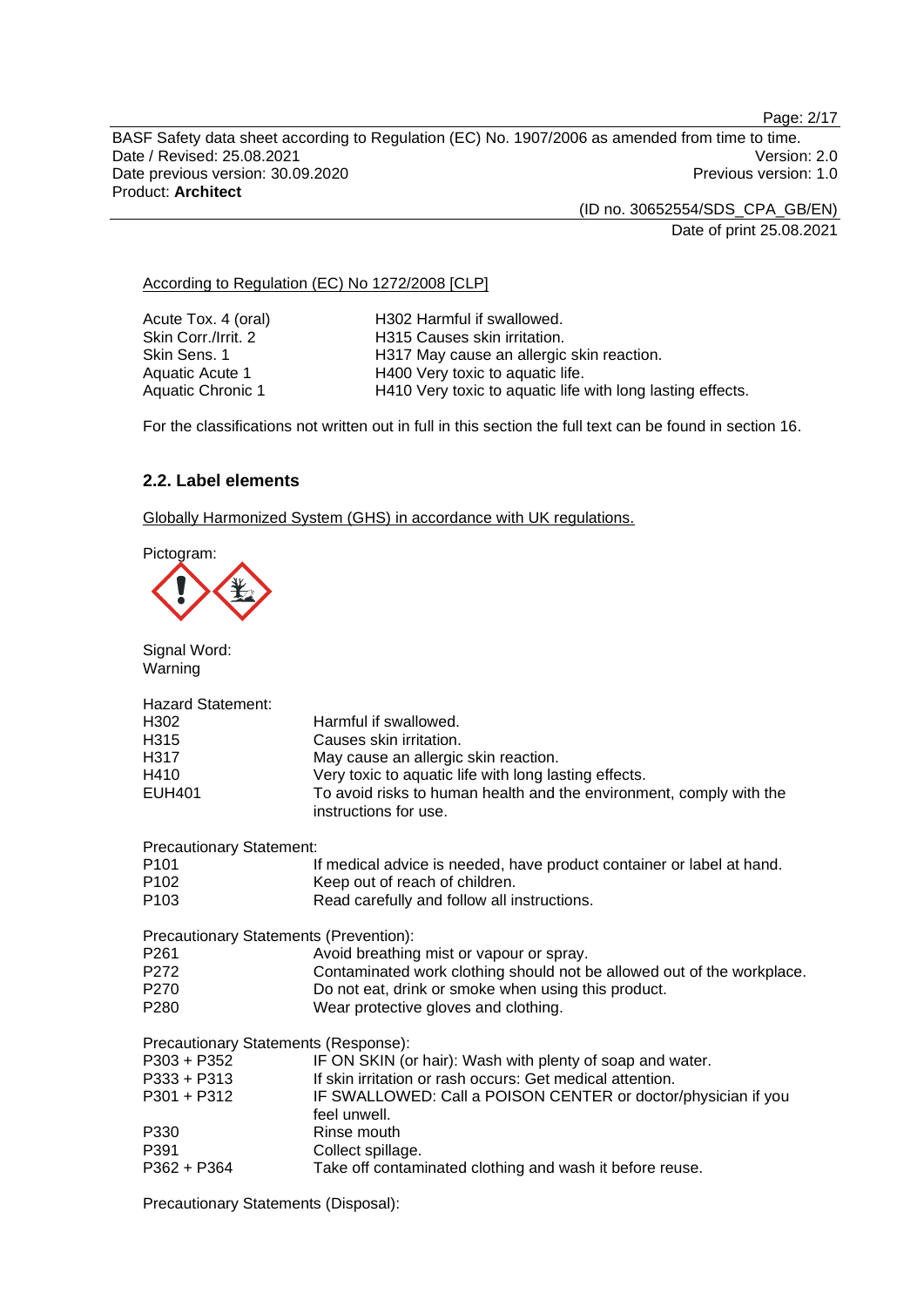Page: 3/17

BASF Safety data sheet according to Regulation (EC) No. 1907/2006 as amended from time to time. Date / Revised: 25.08.2021 Version: 2.0 Date previous version: 30.09.2020 **Previous version: 1.0** Previous version: 1.0 Product: **Architect** 

(ID no. 30652554/SDS\_CPA\_GB/EN)

Date of print 25.08.2021

P501 Dispose of contents/container to a licensed hazardous-waste disposal contractor or collection site except for empty clean containers which can be disposed of as non-hazardous waste.

Labeling of special preparations (GHS):

EUH208: May produce an allergic reaction. Contains: 1,2-benzisothiazol-3(2H)-one, 2 methylisothiazol-3(2H)-one

#### According to Regulation (EC) No 1272/2008 [CLP]

Hazard determining component(s) for labelling: 1,1-dimethylpiperidinium chloride; mepiquat chloride, pyraclostrobin (ISO); methyl N-{2-[1-(4-chlorophenyl)-1H-pyrazol-3-yloxymethyl]phenyl}(Nmethoxy)carbamate, Hydrocarbons, C10-C13, aromatics, < 1% naphthalen, 2-methylisothiazol-3(2H)-one

## **2.3. Other hazards**

According to Regulation (EC) No 1272/2008 [CLP]

See section 12 - Results of PBT and vPvB assessment.

If applicable information is provided in this section on other hazards which do not result in classification but which may contribute to the overall hazards of the substance or mixture.

# **SECTION 3: Composition/Information on Ingredients**

## **3.1. Substances**

Not applicable

## **3.2. Mixtures**

Chemical nature

crop protection product, fungicide, Suspo-emulsion (SE)

Hazardous ingredients (GHS) according to Regulation (EC) No. 1272/2008

1,1-dimethylpiperidinium chloride; mepiquat chloride

| Content (W/W): 14.3 %  | Acute Tox. 4 (oral) |
|------------------------|---------------------|
| CAS Number: 24307-26-4 | Aquatic Chronic 3   |
| EC-Number: 246-147-6   | H302. H412          |

pyraclostrobin (ISO); methyl N-{2-[1-(4-chlorophenyl)-1H-pyrazol-3-yloxymethyl]phenyl}(Nmethoxy)carbamate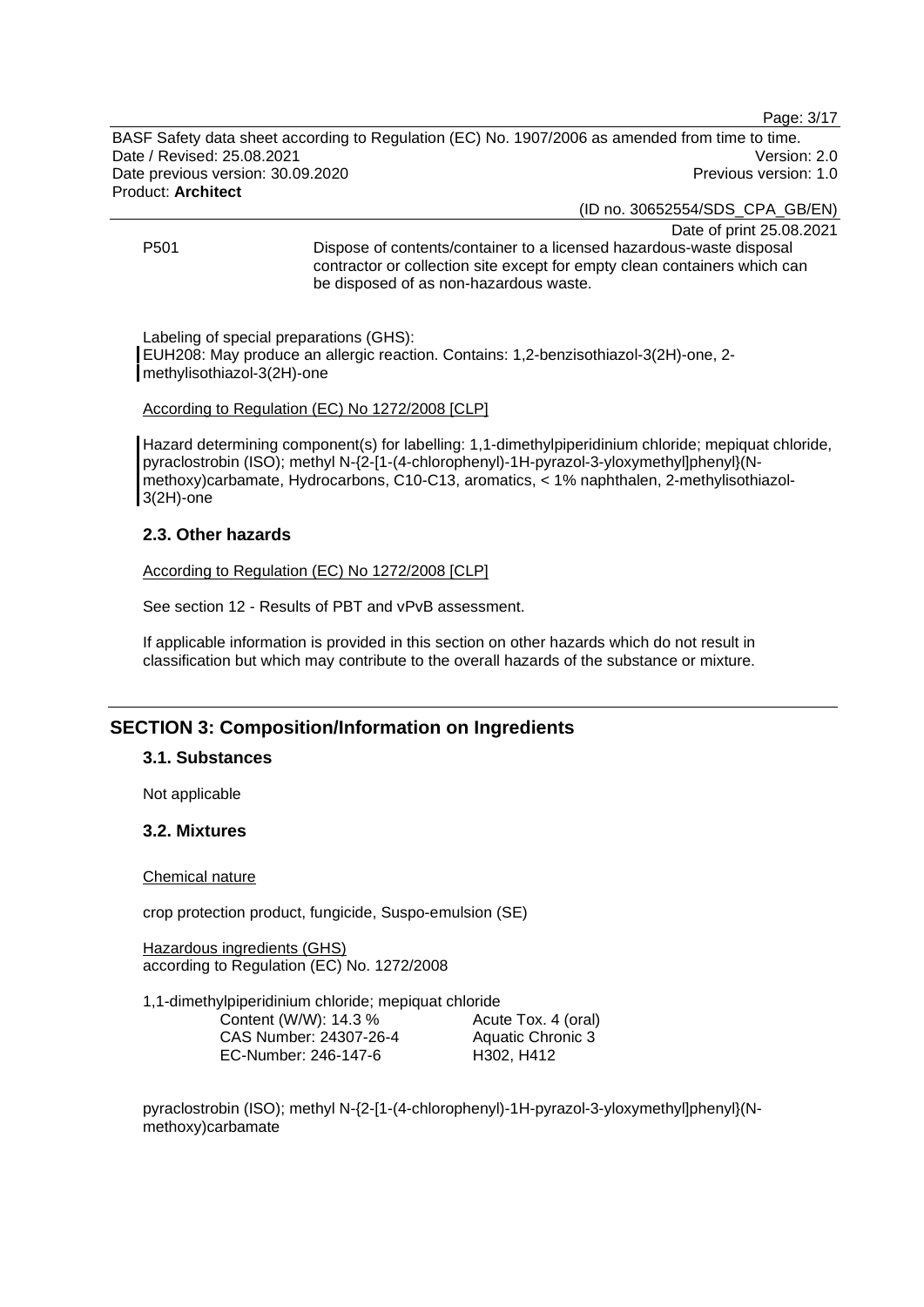Page: 4/17

BASF Safety data sheet according to Regulation (EC) No. 1907/2006 as amended from time to time. Date / Revised: 25.08.2021 Version: 2.0 Date previous version: 30.09.2020 **Previous version: 1.0** Previous version: 1.0 Product: **Architect** 

(ID no. 30652554/SDS\_CPA\_GB/EN)

 $25.08.2021$ 

|                  | Content (W/W): 9.5 %<br>CAS Number: 175013-18-0<br>INDEX-Number: 613-272-00-6                                                                                                             | Date of print 2<br>Acute Tox. 3 (Inhalation - mist)<br>Skin Corr./Irrit. 2<br>STOT SE 3 (irr. to respiratory syst.)<br>Aquatic Acute 1<br><b>Aquatic Chronic 1</b><br>M-factor acute: 100<br>M-factor chronic: 100<br>H315, H331, H335, H400, H410                           |
|------------------|-------------------------------------------------------------------------------------------------------------------------------------------------------------------------------------------|------------------------------------------------------------------------------------------------------------------------------------------------------------------------------------------------------------------------------------------------------------------------------|
|                  | prohexadione calcium<br>Content (W/W): 2.4 %<br>CAS Number: 127277-53-6                                                                                                                   | Aquatic Chronic 3<br>H412                                                                                                                                                                                                                                                    |
|                  | Hydrocarbons, C10-C13, aromatics, < 1% naphthalen<br>Content (W/W): $<$ 25 %<br>REACH registration number: 01-<br>2119451097-39                                                           | Asp. Tox. 1<br><b>Aquatic Chronic 2</b><br>H304, H411<br><b>EUH066</b>                                                                                                                                                                                                       |
|                  | Methyl-Oxirane, Blockpolymer with Oxirane, Monoisotridecyl ether<br>Content (W/W): $<$ 5 %<br>CAS Number: 196823-11-7                                                                     | Eye Dam./Irrit. 2<br>H319                                                                                                                                                                                                                                                    |
| calcium chloride | Content (W/W): $<$ 3 %<br>CAS Number: 10043-52-4<br>EC-Number: 233-140-8<br>REACH registration number: 01-<br>2119494219-28<br>INDEX-Number: 017-013-00-2                                 | Eye Dam./Irrit. 2<br>H319                                                                                                                                                                                                                                                    |
|                  | 1,2-benzisothiazol-3(2H)-one<br>Content (W/W): < 0.05 %<br>CAS Number: 2634-33-5<br>EC-Number: 220-120-9<br>REACH registration number: 01-<br>2120761540-60<br>INDEX-Number: 613-088-00-6 | Acute Tox. 4 (oral)<br>Skin Corr./Irrit. 2<br>Eye Dam./Irrit. 1<br>Skin Sens. 1<br>Aquatic Acute 1<br><b>Aquatic Chronic 1</b><br>M-factor acute: 1<br>M-factor chronic: 1<br>H318, H315, H302, H317, H400, H410<br>Specific concentration limit:<br>Skin Sens. 1: >= 0.05 % |
|                  |                                                                                                                                                                                           |                                                                                                                                                                                                                                                                              |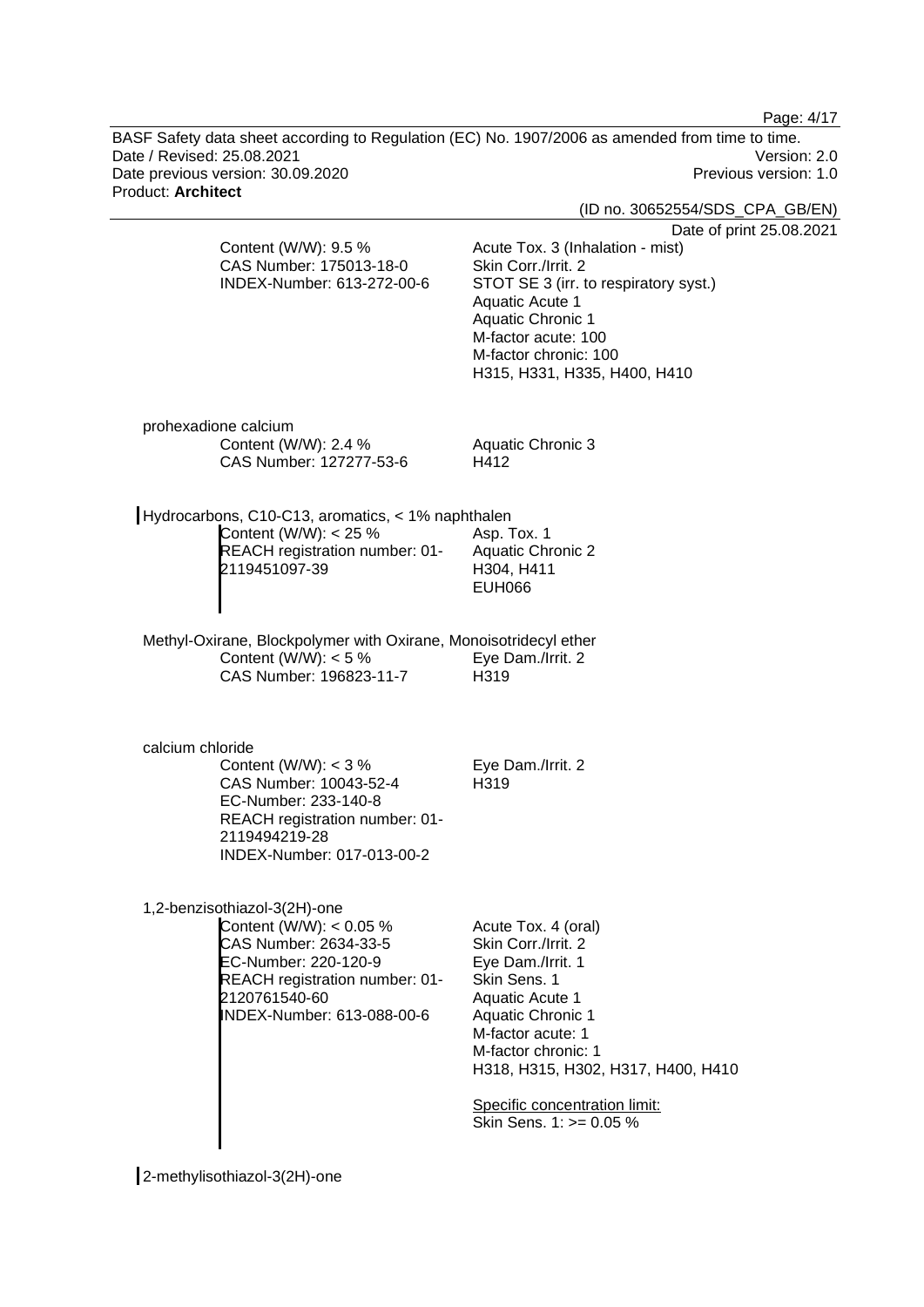Page: 5/17

BASF Safety data sheet according to Regulation (EC) No. 1907/2006 as amended from time to time. Date / Revised: 25.08.2021 Version: 2.0 Date previous version: 30.09.2020 **Previous version: 1.0** Previous version: 1.0 Product: **Architect** 

(ID no. 30652554/SDS\_CPA\_GB/EN)

Content (W/W):  $< 0.05 \%$ CAS Number: 2682-20-4 EC-Number: 220-239-6 REACH registration number: 01- 2120764690-50 INDEX-Number: 613-326-00-9

Date of print 25.08.2021

Acute Tox. 2 (Inhalation - dust) Acute Tox. 3 (oral) Acute Tox. 3 (dermal) Skin Corr./Irrit. 1B Eye Dam./Irrit. 1 Skin Sens. 1A Aquatic Acute 1 Aquatic Chronic 1 M-factor acute: 10 M-factor chronic: 1 H330, H317, H314, H301 + H311, H400, H410 EUH071

Specific concentration limit: Skin Sens. 1A: >= 0.0015 %

For the classifications not written out in full in this section, including the hazard classes and the hazard statements, the full text is listed in section 16.

## **SECTION 4: First-Aid Measures**

#### **4.1. Description of first aid measures**

Remove contaminated clothing.

Show container, label and/or safety data sheet to physician.

If inhaled: Keep patient calm, remove to fresh air, seek medical attention.

On skin contact: Wash thoroughly with soap and water

On contact with eyes: Wash affected eyes for at least 15 minutes under running water with eyelids held open, consult an eye specialist.

On ingestion: Immediately rinse mouth and then drink 200-300 ml of water, seek medical attention.

## **4.2. Most important symptoms and effects, both acute and delayed**

Symptoms: Information, i.e. additional information on symptoms and effects may be included in the GHS labeling phrases available in Section 2 and in the Toxicological assessments available in Section 11., (Further) symptoms and / or effects are not known so far

**4.3. Indication of any immediate medical attention and special treatment needed**  Treatment: Treat according to symptoms (decontamination, vital functions), no known specific antidote.

# **SECTION 5: Fire-Fighting Measures**

**5.1. Extinguishing media**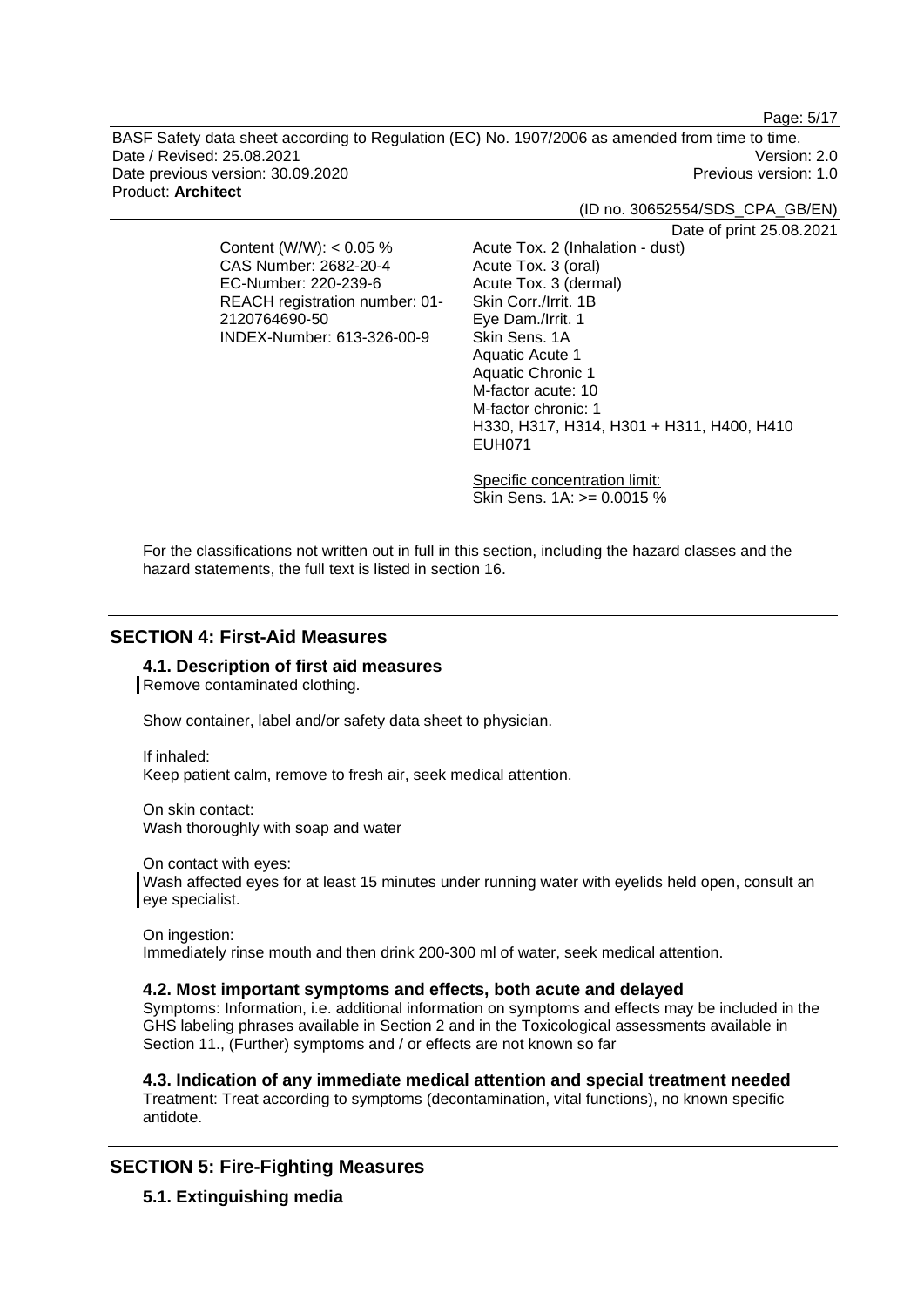Page: 6/17

BASF Safety data sheet according to Regulation (EC) No. 1907/2006 as amended from time to time. Date / Revised: 25.08.2021 Version: 2.0 Date previous version: 30.09.2020 **Previous version: 1.0** Previous version: 1.0 Product: **Architect** 

(ID no. 30652554/SDS\_CPA\_GB/EN)

Date of print 25.08.2021

Suitable extinguishing media: water spray, dry powder, foam, carbon dioxide

## **5.2. Special hazards arising from the substance or mixture**

Endangering substances: hydrogen chloride, carbon monoxide, Carbon dioxide, nitrogen oxides, organochloric compounds, silica compounds, sulfur oxides Advice: The substances/groups of substances mentioned can be released in case of fire.

## **5.3. Advice for fire-fighters**

Special protective equipment: Wear self-contained breathing apparatus and chemical-protective clothing.

Further information:

Keep containers cool by spraying with water if exposed to fire. In case of fire and/or explosion do not breathe fumes. Collect contaminated extinguishing water separately, do not allow to reach sewage or effluent systems. Dispose of fire debris and contaminated extinguishing water in accordance with official regulations.

# **SECTION 6: Accidental Release Measures**

#### **6.1. Personal precautions, protective equipment and emergency procedures**

Do not breathe vapour/spray. Use personal protective clothing. Avoid contact with the skin, eyes and clothing.

## **6.2. Environmental precautions**

Do not discharge into the subsoil/soil. Do not discharge into drains/surface waters/groundwater.

Do not allow contamination of public drains or surface or ground waters. Inform local water plc if spillage enters drains and the Environment Agency (England & Wales), the Scottish Environmental Protection Agency (Scotland), or the Environment and Heritage Service (Northern Ireland) if it enters surface or ground waters. Keep people and animals away.

## **6.3. Methods and material for containment and cleaning up**

For small amounts: Pick up with suitable absorbent material (e.g. sand, sawdust, general-purpose binder, kieselguhr).

For large amounts: Dike spillage. Pump off product.

Dispose of absorbed material in accordance with regulations. Collect waste in suitable containers, which can be labeled and sealed. Clean contaminated floors and objects thoroughly with water and detergents, observing environmental regulations. Wear suitable protective equipment.

## **6.4. Reference to other sections**

Information regarding exposure controls/personal protection and disposal considerations can be found in section 8 and 13.

## **SECTION 7: Handling and Storage**

## **7.1. Precautions for safe handling**

No special measures necessary if stored and handled correctly. Ensure thorough ventilation of stores and work areas. When using do not eat, drink or smoke. Hands and/or face should be washed before breaks and at the end of the shift.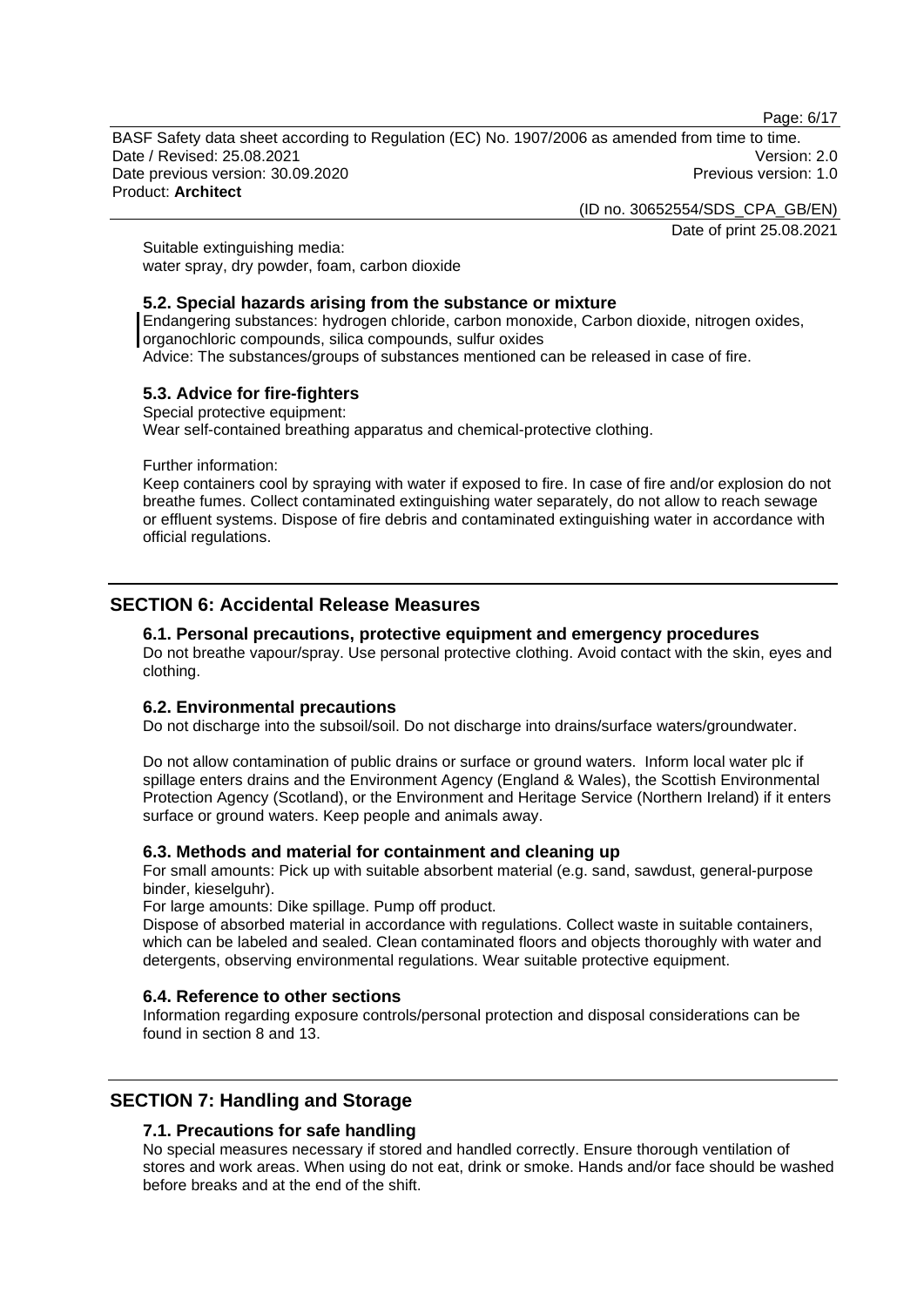Page: 7/17

BASF Safety data sheet according to Regulation (EC) No. 1907/2006 as amended from time to time. Date / Revised: 25.08.2021 Version: 2.0 Date previous version: 30.09.2020 **Previous version: 1.0** Previous version: 1.0 Product: **Architect** 

(ID no. 30652554/SDS\_CPA\_GB/EN)

Date of print 25.08.2021

Protection against fire and explosion:

No special precautions necessary. The substance/product is non-combustible. Product is not explosive.

## **7.2. Conditions for safe storage, including any incompatibilities**

Segregate from foods and animal feeds. Further information on storage conditions: Keep away from heat. Protect from direct sunlight.

Protect from temperatures below: -5 °C Changes in the properties of the product may occur if substance/product is stored below indicated temperature for extended periods of time. Protect from temperatures above: 40 °C

Changes in the properties of the product may occur if substance/product is stored above indicated temperature for extended periods of time.

## **7.3. Specific end use(s)**

For the relevant identified use(s) listed in Section 1 the advice mentioned in this section 7 is to be observed.

# **SECTION 8: Exposure Controls/Personal Protection**

#### **8.1. Control parameters**

Components with occupational exposure limits

90-12-0: Naphthalene, 1-methyl-Skin Designation (Directive 2004/37/EC) The substance can be absorbed through the skin. 91-57-6:

2-methylnaphthalene

Skin Designation (Directive 2004/37/EC) The substance can be absorbed through the skin.

Refer to the current edition of HSE Guidance Note EH40 Occupational Exposure Limits (United Kingdom). For normal use and handling refer to the product label/leaflet.

## **8.2. Exposure controls**

Personal protective equipment

Respiratory protection:

Suitable respiratory protection for higher concentrations or long-term effect: Combination filter for gases/vapours of organic, inorganic, acid inorganic and alkaline compounds (e.g. EN 14387 Type ABEK).

Hand protection:

Suitable chemical resistant safety gloves (EN ISO 374-1) also with prolonged, direct contact (Recommended: Protective index 6, corresponding > 480 minutes of permeation time according to EN ISO 374-1): E.g. nitrile rubber (0.4 mm), chloroprene rubber (0.5 mm), butyl rubber (0.7 mm) etc.

Eye protection: Safety glasses with side-shields (frame goggles) (e.g. EN 166)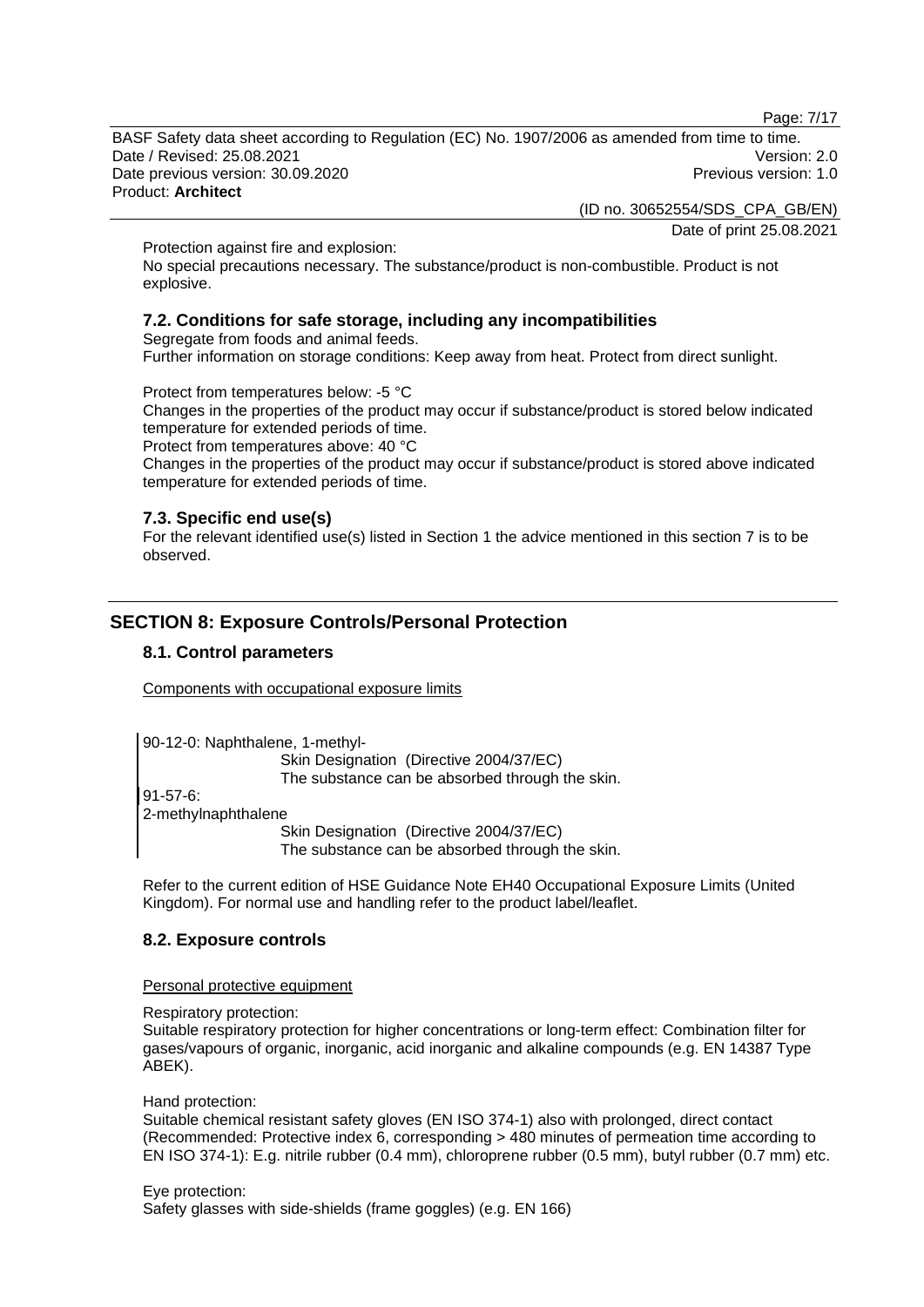Page: 8/17

BASF Safety data sheet according to Regulation (EC) No. 1907/2006 as amended from time to time. Date / Revised: 25.08.2021 Version: 2.0 Date previous version: 30.09.2020 **Previous version: 1.0** Previous version: 1.0 Product: **Architect** 

> (ID no. 30652554/SDS\_CPA\_GB/EN) Date of print 25.08.2021

Body protection:

Body protection must be chosen depending on activity and possible exposure, e.g. apron, protecting boots, chemical-protection suit (according to EN 14605 in case of splashes or EN ISO 13982 in case of dust).

## General safety and hygiene measures

The statements on personal protective equipment in the instructions for use apply when handling crop-protection agents in final-consumer packing. Wearing of closed work clothing is recommended. Store work clothing separately. Keep away from food, drink and animal feeding stuffs.

# **SECTION 9: Physical and Chemical Properties**

#### **9.1. Information on basic physical and chemical properties**

| Form:<br>Colour:               | liquid<br>off-white                                                           |
|--------------------------------|-------------------------------------------------------------------------------|
| Odour:                         | strong, of the solvent contained in the product                               |
| Odour threshold:               |                                                                               |
|                                | Not determined due to potential                                               |
| pH value:                      | health hazard by inhalation.<br>approx. 5.5 - 7.5                             |
|                                | (water, 1 %(m), 20 °C)                                                        |
| crystallization temperature:   | approx. -12.8 °C                                                              |
| Boiling point:<br>Flash point: | approx. 96 °C                                                                 |
|                                | No flash point - Measurement made                                             |
|                                | up to the boiling point.                                                      |
| Evaporation rate:              |                                                                               |
| Flammability:                  | not applicable<br>not highly flammable                                        |
| Lower explosion limit:         |                                                                               |
|                                | As a result of our experience with this                                       |
|                                | product and our knowledge of its                                              |
|                                | composition we do not expect any                                              |
|                                | hazard as long as the product is used<br>appropriately and in accordance with |
|                                | the intended use.                                                             |
| Upper explosion limit:         |                                                                               |
|                                | As a result of our experience with this                                       |
|                                | product and our knowledge of its                                              |
|                                | composition we do not expect any                                              |
|                                | hazard as long as the product is used<br>appropriately and in accordance with |
|                                | the intended use.                                                             |
| Ignition temperature:          | approx. 473 °C                                                                |
| Vapour pressure:               | approx. 23.4 hPa                                                              |
|                                | (20 °C)                                                                       |
|                                | Information applies to the solvent.                                           |
| Density:                       | approx. 1.05 g/cm3<br>(20 °C)                                                 |
| Relative vapour density (air): |                                                                               |
|                                | not applicable                                                                |
|                                |                                                                               |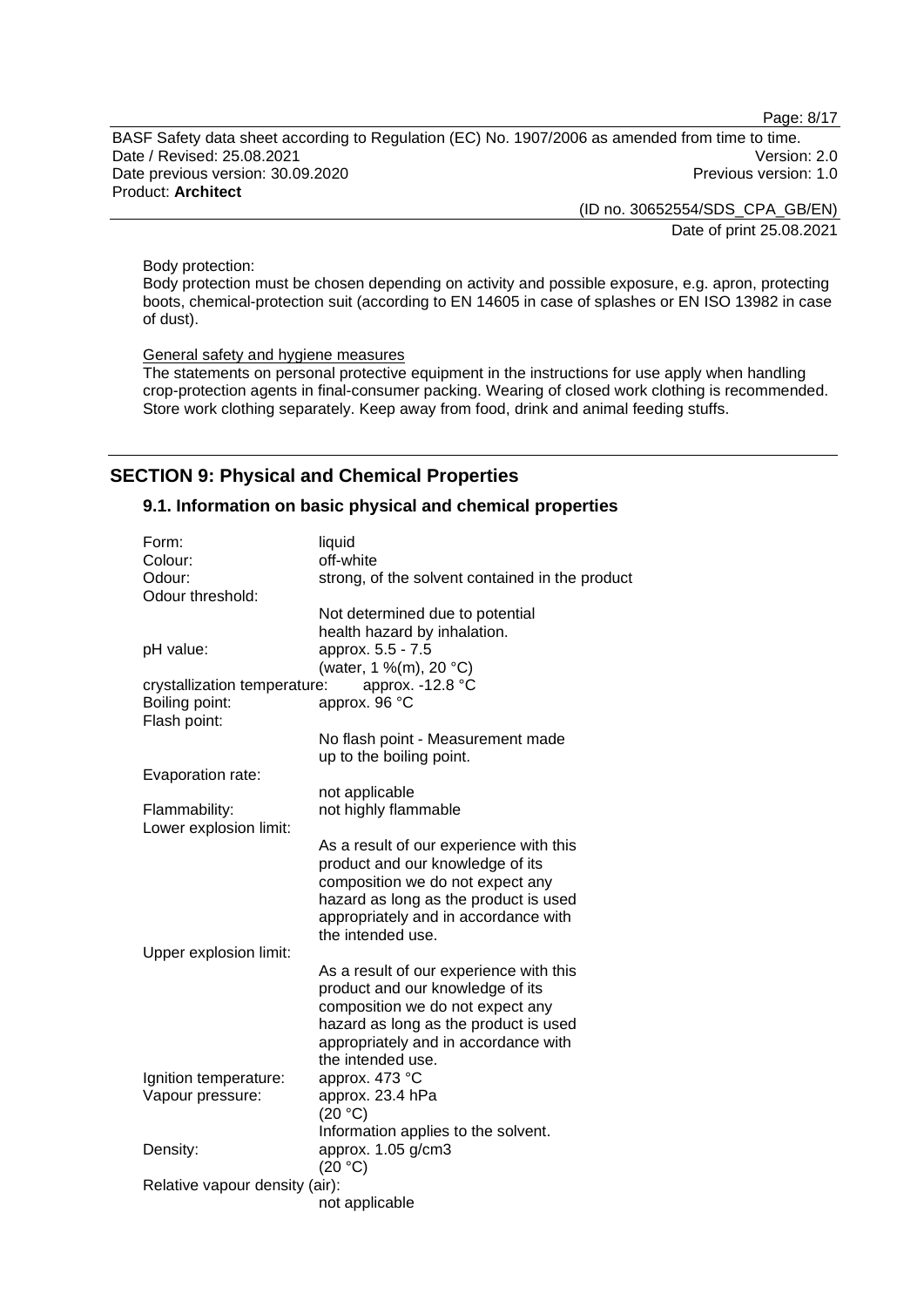Page: 9/17

BASF Safety data sheet according to Regulation (EC) No. 1907/2006 as amended from time to time. Date / Revised: 25.08.2021 Version: 2.0 Date previous version: 30.09.2020 **Previous version: 1.0** Previous version: 1.0 Product: **Architect** 

(ID no. 30652554/SDS\_CPA\_GB/EN)

Date of print 25.08.2021

| Solubility in water:                                | emulsifiable                                                           |
|-----------------------------------------------------|------------------------------------------------------------------------|
| Partitioning coefficient n-octanol/water (log Kow): |                                                                        |
|                                                     | not applicable                                                         |
| Thermal decomposition: 190 °C, 20 kJ/kg,            |                                                                        |
|                                                     | (onset temperature)                                                    |
|                                                     | 290 °C, 80 kJ/kg,                                                      |
|                                                     | (onset temperature)                                                    |
|                                                     | Not a substance liable to self-decomposition according to UN transport |
|                                                     | regulations, class 4.1.                                                |
| Viscosity, dynamic:                                 | approx. 128 mPa.s                                                      |
|                                                     | (20 °C, 100 1/s)                                                       |
| Viscosity, kinematic:                               | approx. 159 mm2/s                                                      |
|                                                     | (40 °C)                                                                |
| Explosion hazard:                                   | not explosive                                                          |
| Fire promoting properties:                          | not fire-propagating                                                   |

## **9.2. Other information**

Other Information:

If necessary, information on other physical and chemical parameters is indicated in this section.

# **SECTION 10: Stability and Reactivity**

#### **10.1. Reactivity**

No hazardous reactions if stored and handled as prescribed/indicated.

## **10.2. Chemical stability**

The product is stable if stored and handled as prescribed/indicated.

## **10.3. Possibility of hazardous reactions**

No hazardous reactions if stored and handled as prescribed/indicated.

## **10.4. Conditions to avoid**

See SDS section 7 - Handling and storage.

## **10.5. Incompatible materials**

Substances to avoid: strong acids, strong bases, strong oxidizing agents

## **10.6. Hazardous decomposition products**

Hazardous decomposition products: No hazardous decomposition products if stored and handled as prescribed/indicated.

# **SECTION 11: Toxicological Information**

## **11.1. Information on toxicological effects**

#### Acute toxicity

Assessment of acute toxicity: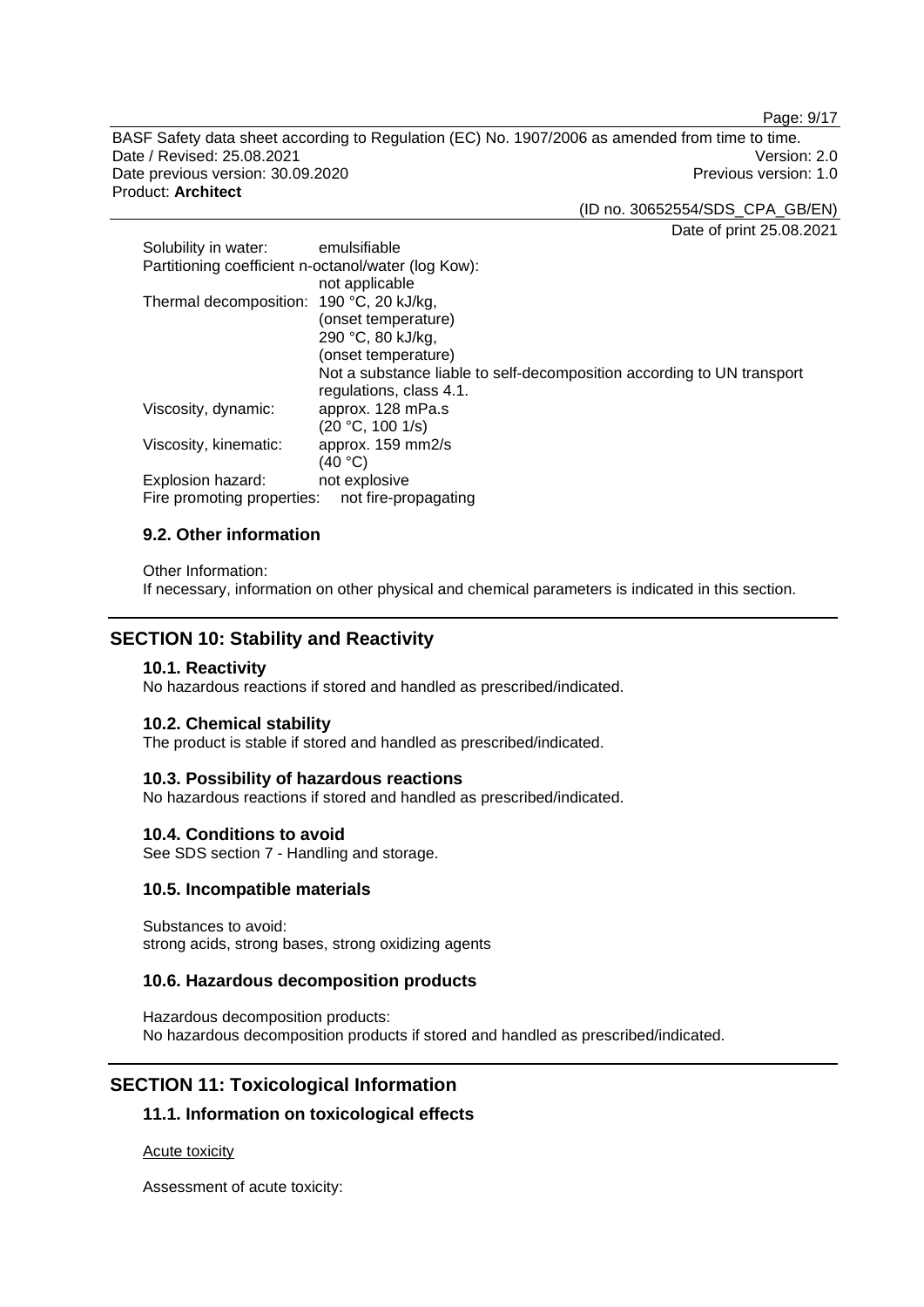Page: 10/17

BASF Safety data sheet according to Regulation (EC) No. 1907/2006 as amended from time to time. Date / Revised: 25.08.2021 Version: 2.0 Date previous version: 30.09.2020 **Previous version: 1.0** Previous version: 1.0 Product: **Architect** 

(ID no. 30652554/SDS\_CPA\_GB/EN)

Date of print 25.08.2021

Of moderate toxicity after single ingestion. Virtually nontoxic by inhalation. Virtually nontoxic after a single skin contact.

Experimental/calculated data: LD50 rat (oral): 300 - 2,000 mg/kg

LC50 rat (by inhalation):  $> 5.1$  mg/l No mortality was observed.

LD50 rat (dermal): > 2,000 mg/kg No mortality was observed. The product has not been tested. The statement has been derived from substances/products of a similar structure or composition.

#### Irritation

Assessment of irritating effects:

The product has not been tested. The statement has been derived from substances/products of a similar structure or composition. Skin contact causes irritation. Not irritating to the eyes.

Experimental/calculated data: Skin corrosion/irritation rabbit: Irritant.

Serious eye damage/irritation rabbit: non-irritant

#### Respiratory/Skin sensitization

Assessment of sensitization:

The product has not been tested. The statement has been derived from the properties of the individual components. Sensitization after skin contact possible.

*Information on: 2-methylisothiazol-3(2H)-one Experimental/calculated data: guinea pig: skin sensitizing (OECD Guideline 406)* ----------------------------------

#### Germ cell mutagenicity

Assessment of mutagenicity: The product has not been tested. The statement has been derived from the properties of the individual components. Mutagenicity tests revealed no genotoxic potential.

#### **Carcinogenicity**

Assessment of carcinogenicity:

The product has not been tested. The statement has been derived from the properties of the individual components. The results of various animal studies gave no indication of a carcinogenic effect.

#### Reproductive toxicity

Assessment of reproduction toxicity:

The product has not been tested. The statement has been derived from the properties of the individual components. The results of animal studies gave no indication of a fertility impairing effect.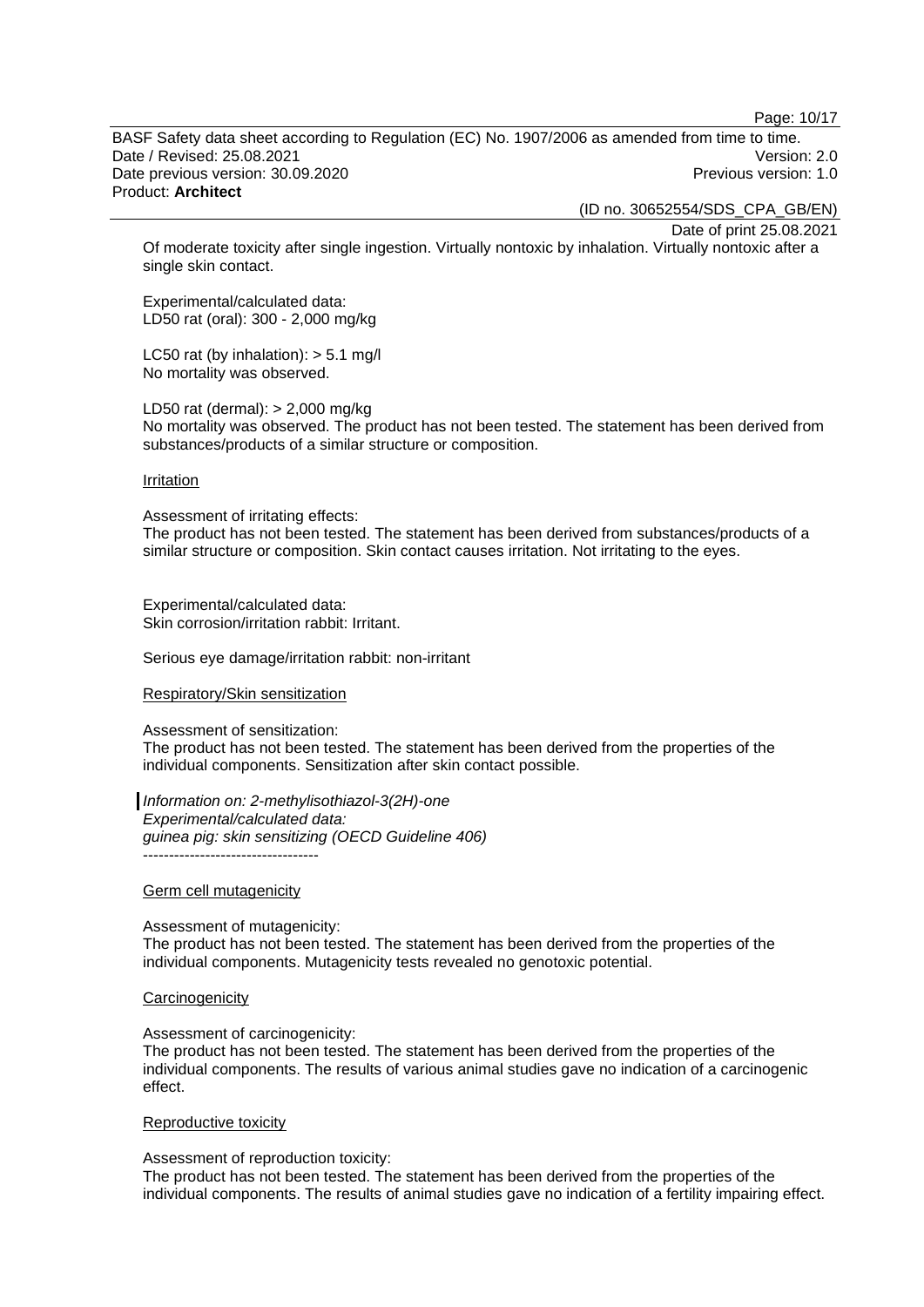Page: 11/17

BASF Safety data sheet according to Regulation (EC) No. 1907/2006 as amended from time to time. Date / Revised: 25.08.2021 Version: 2.0 Date previous version: 30.09.2020 **Previous version: 1.0** Previous version: 1.0 Product: **Architect** 

> (ID no. 30652554/SDS\_CPA\_GB/EN) Date of print 25.08.2021

Developmental toxicity

Assessment of teratogenicity:

The product has not been tested. The statement has been derived from the properties of the individual components. Animal studies gave no indication of a developmental toxic effect at doses that were not toxic to the parental animals.

#### Specific target organ toxicity (single exposure)

Assessment of STOT single: Based on the available information there is no specific target organ toxicity to be expected after a single exposure.

Remarks: The product has not been tested. The statement has been derived from the properties of the individual components.

Repeated dose toxicity and Specific target organ toxicity (repeated exposure)

Assessment of repeated dose toxicity:

The product has not been tested. The statement has been derived from the properties of the individual components.

*Information on: pyraclostrobin (ISO); methyl N-{2-[1-(4-chlorophenyl)-1H-pyrazol-3 yloxymethyl]phenyl}(N-methoxy)carbamate Assessment of repeated dose toxicity: After repeated exposure the prominent effect is local irritation. The substance may cause damage to* 

*the olfactory epithelium after repeated inhalation.*  ----------------------------------

#### Aspiration hazard

No aspiration hazard expected.

The product has not been tested. The statement has been derived from the properties of the individual components.

#### Other relevant toxicity information

Misuse can be harmful to health.

## **SECTION 12: Ecological Information**

#### **12.1. Toxicity**

Assessment of aquatic toxicity: Very toxic to aquatic life with long lasting effects.

Toxicity to fish: LC50 (96 h) 0.0743 mg/l, Oncorhynchus mykiss

Aquatic invertebrates: EC50 (48 h) 0.16 mg/l, Daphnia magna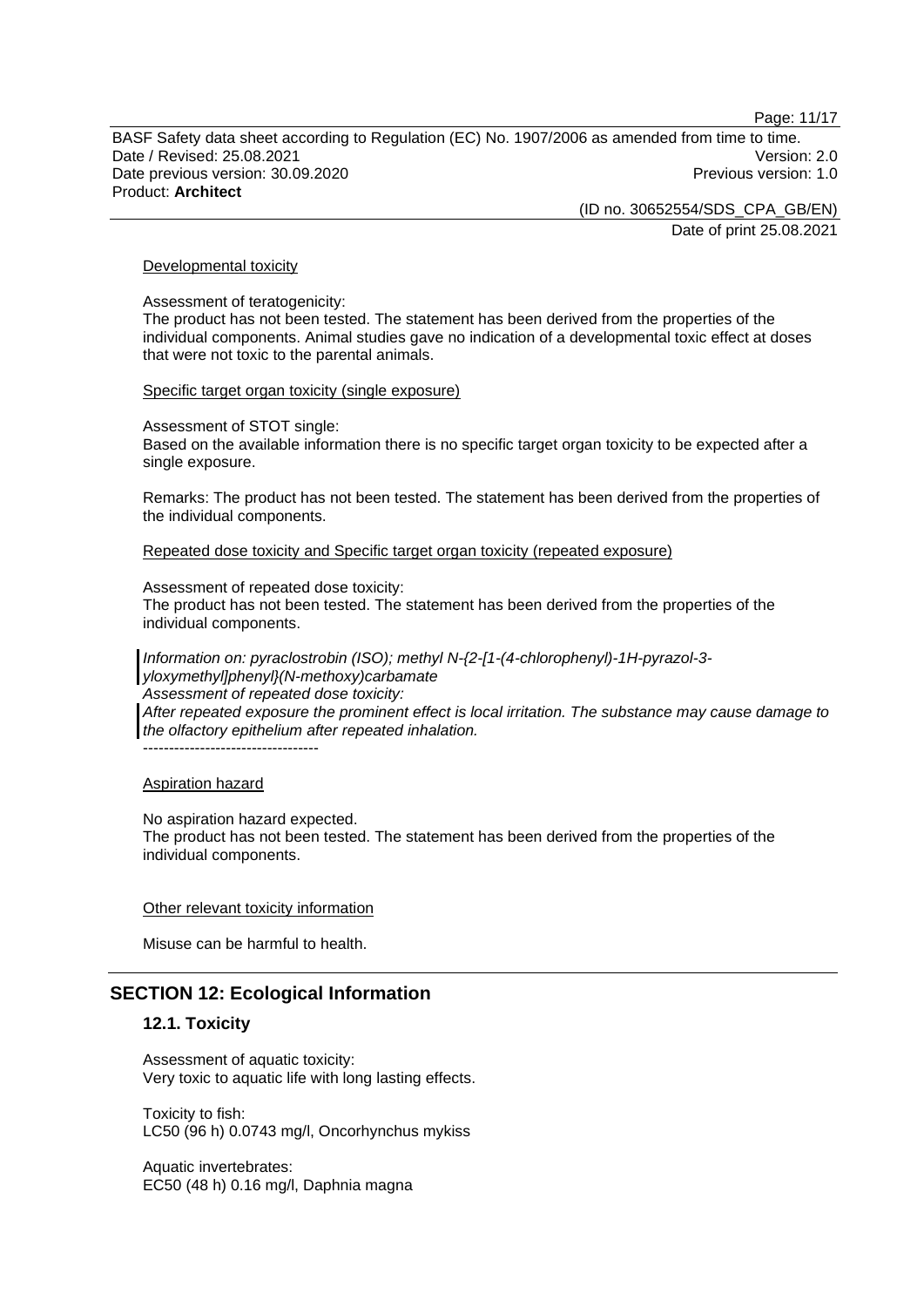Page: 12/17

BASF Safety data sheet according to Regulation (EC) No. 1907/2006 as amended from time to time. Date / Revised: 25.08.2021 Version: 2.0 Date previous version: 30.09.2020 **Previous version: 1.0** Previous version: 1.0 Product: **Architect** 

(ID no. 30652554/SDS\_CPA\_GB/EN)

Date of print 25.08.2021

Aquatic plants: EC50 (72 h) 4.72 mg/l (growth rate), Pseudokirchneriella subcapitata (static)

EC10 (72 h) 1.16 mg/l (growth rate), Pseudokirchneriella subcapitata (static)

*Information on: pyraclostrobin (ISO); methyl N-{2-[1-(4-chlorophenyl)-1H-pyrazol-3 yloxymethyl]phenyl}(N-methoxy)carbamate Chronic toxicity to fish: No observed effect concentration (98 d) approx. 0.00235 mg/l, Oncorhynchus mykiss (OECD Guideline 210, Flow through.)* 

----------------------------------

## **12.2. Persistence and degradability**

Assessment biodegradation and elimination (H2O): The product has not been tested. The statement has been derived from the properties of the individual components.

*Information on: pyraclostrobin (ISO) Assessment biodegradation and elimination (H2O): Not readily biodegradable (by OECD criteria).*  ----------------------------------

# **12.3. Bioaccumulative potential**

Assessment bioaccumulation potential: The product has not been tested. The statement has been derived from the properties of the individual components.

*Information on: pyraclostrobin (ISO); methyl N-{2-[1-(4-chlorophenyl)-1H-pyrazol-3 yloxymethyl]phenyl}(N-methoxy)carbamate Bioaccumulation potential:* 

*Bioconcentration factor (BCF): 379 - 507, Oncorhynchus mykiss (OECD-Guideline 305) Accumulation in organisms is not to be expected.*  -----------------------------------

# **12.4. Mobility in soil**

Assessment transport between environmental compartments: Adsorption in soil: The product has not been tested. The statement has been derived from the properties of the individual components.

*Information on: pyraclostrobin (ISO); methyl N-{2-[1-(4-chlorophenyl)-1H-pyrazol-3 yloxymethyl]phenyl}(N-methoxy)carbamate Assessment transport between environmental compartments: Adsorption in soil: Following exposure to soil, adsorption to solid soil particles is probable, therefore contamination of groundwater is not expected.* ----------------------------------

# **12.5. Results of PBT and vPvB assessment**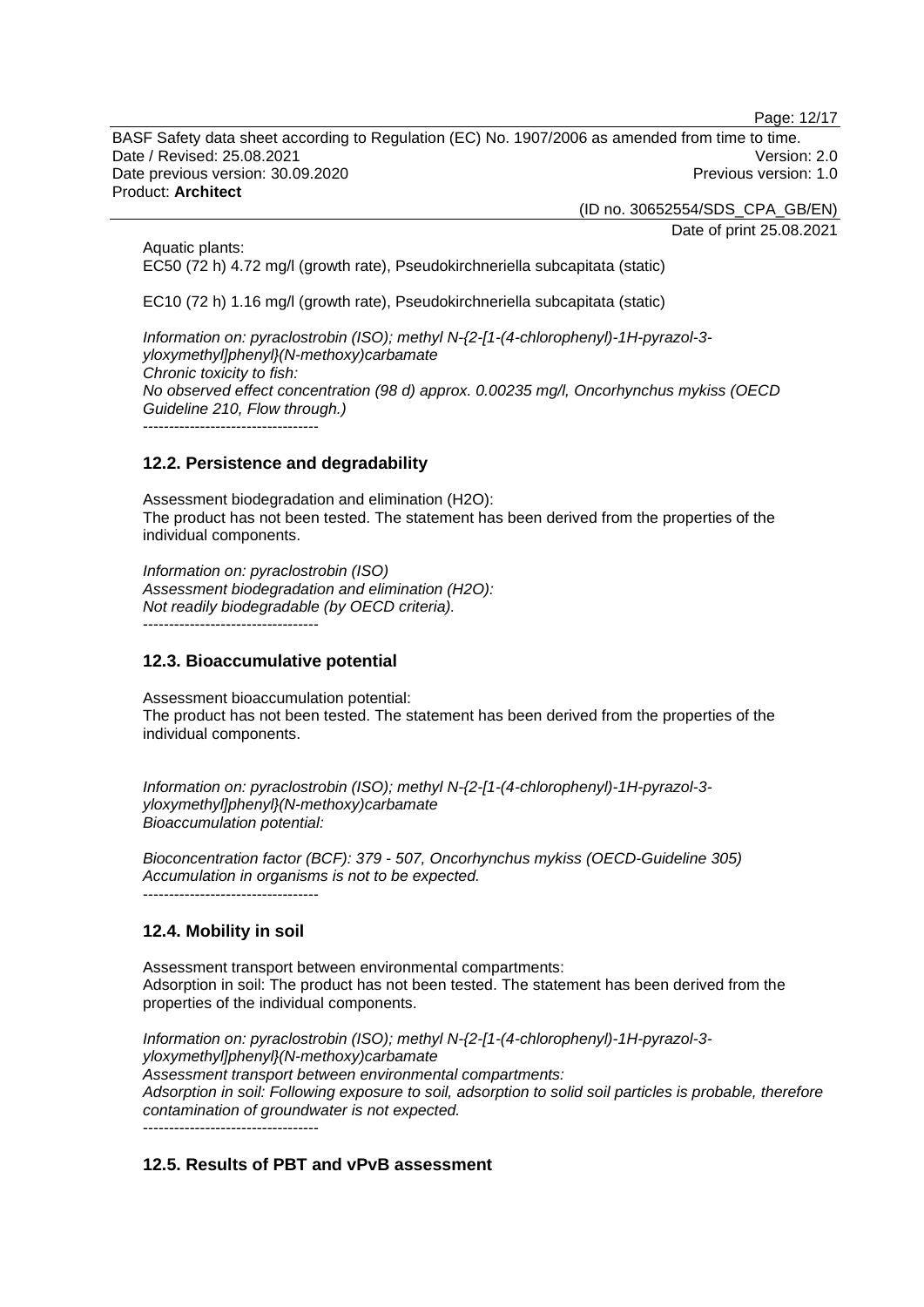Page: 13/17

BASF Safety data sheet according to Regulation (EC) No. 1907/2006 as amended from time to time. Date / Revised: 25.08.2021 Version: 2.0 Date previous version: 30.09.2020 **Previous version: 1.0** Previous version: 1.0 Product: **Architect** 

(ID no. 30652554/SDS\_CPA\_GB/EN)

Date of print 25.08.2021

The product does not contain a substance fulfilling the PBT (persistent/bioaccumulative/toxic) criteria or the vPvB (very persistent/very bioaccumulative) criteria.

#### **12.6. Other adverse effects**

The product does not contain substances that are listed in Regulation (EC) 1005/2009 on substances that deplete the ozone layer.

## **12.7. Additional information**

Other ecotoxicological advice: Do not discharge product into the environment without control.

# **SECTION 13: Disposal Considerations**

## **13.1. Waste treatment methods**

Must be disposed of or incinerated in accordance with local regulations.

The UK Environmental Protection (Duty of Care) Regulations (EP) and amendments should be noted (United Kingdom).

This product and any uncleaned containers must be disposed of as hazardous waste in accordance with the 2005 Hazardous Waste Regulations and amendments (United Kingdom)

Contaminated packaging:

Contaminated packaging should be emptied as far as possible and disposed of in the same manner as the substance/product.

# **SECTION 14: Transport Information**

#### **Land transport**

# ADR UN number UN3082 UN proper shipping name: ENVIRONMENTALLY HAZARDOUS SUBSTANCE, LIQUID, N.O.S. (contains PYRACLOSTROBIN, SOLVENT NAPHTHA) Transport hazard class(es): 9, EHSM Packing group: III Environmental hazards: yes Special precautions for user: None known RID UN number UN3082 UN proper shipping name: ENVIRONMENTALLY HAZARDOUS SUBSTANCE, LIQUID,

N.O.S. (contains PYRACLOSTROBIN, SOLVENT NAPHTHA) Transport hazard class(es): 9, EHSM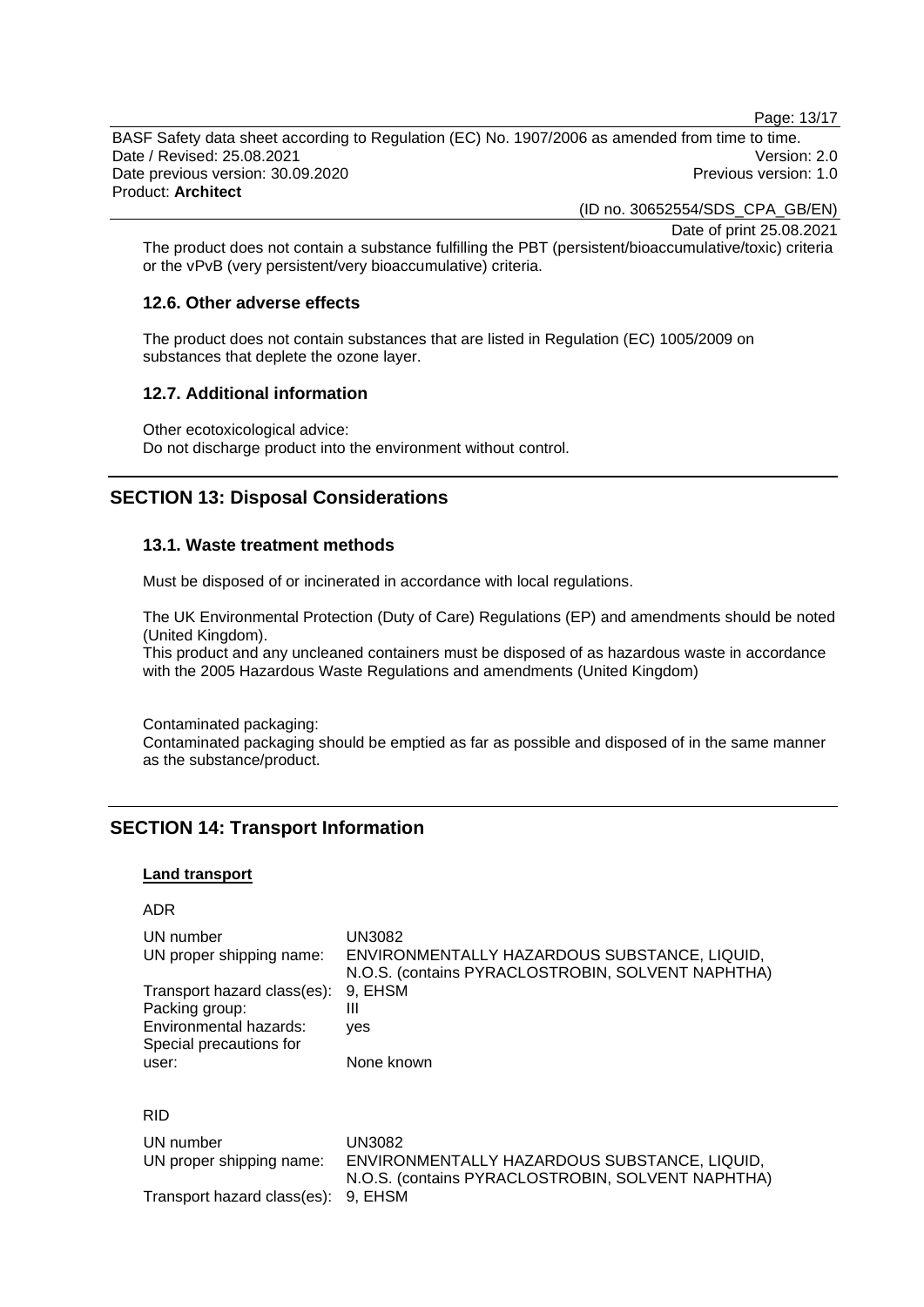Page: 14/17

BASF Safety data sheet according to Regulation (EC) No. 1907/2006 as amended from time to time. Date / Revised: 25.08.2021 Version: 2.0 Date previous version: 30.09.2020 **Previous version: 1.0** Previous version: 1.0 Product: **Architect** 

(ID no. 30652554/SDS\_CPA\_GB/EN)

Date of print 25.08.2021

| Packing group:          | Ш          |
|-------------------------|------------|
| Environmental hazards:  | ves        |
| Special precautions for | None known |
| user:                   |            |

#### **Inland waterway transport**  ADN

| UN number<br>UN proper shipping name:                                                                               | UN3082<br>ENVIRONMENTALLY HAZARDOUS SUBSTANCE, LIQUID,<br>N.O.S. (contains PYRACLOSTROBIN, SOLVENT NAPHTHA) |
|---------------------------------------------------------------------------------------------------------------------|-------------------------------------------------------------------------------------------------------------|
| Transport hazard class(es): 9, EHSM<br>Packing group:<br>Environmental hazards:<br>Special precautions for<br>user: | Ш<br>ves<br>None known                                                                                      |

Transport in inland waterway vessel Not evaluated

## **Sea transport**

IMDG

| UN number:<br>UN proper shipping name: | <b>UN 3082</b><br>ENVIRONMENTALLY HAZARDOUS SUBSTANCE, LIQUID,<br>N.O.S. (contains PYRACLOSTROBIN, SOLVENT NAPHTHA) |
|----------------------------------------|---------------------------------------------------------------------------------------------------------------------|
| Transport hazard class(es): 9, EHSM    |                                                                                                                     |
| Packing group:                         | Ш                                                                                                                   |
| Environmental hazards:                 | ves                                                                                                                 |
|                                        | Marine pollutant: YES                                                                                               |
| Special precautions for                | None known                                                                                                          |
| user:                                  |                                                                                                                     |

## **Air transport**

IATA/ICAO

| UN number:                          | UN 3082                                                                                           |
|-------------------------------------|---------------------------------------------------------------------------------------------------|
| UN proper shipping name:            | ENVIRONMENTALLY HAZARDOUS SUBSTANCE, LIQUID,<br>N.O.S. (contains PYRACLOSTROBIN, SOLVENT NAPHTHA) |
| Transport hazard class(es): 9, EHSM |                                                                                                   |
| Packing group:                      |                                                                                                   |
| Environmental hazards:              | <b>ves</b>                                                                                        |
| Special precautions for             | None known                                                                                        |
| user:                               |                                                                                                   |

## **14.1. UN number**

See corresponding entries for "UN number" for the respective regulations in the tables above.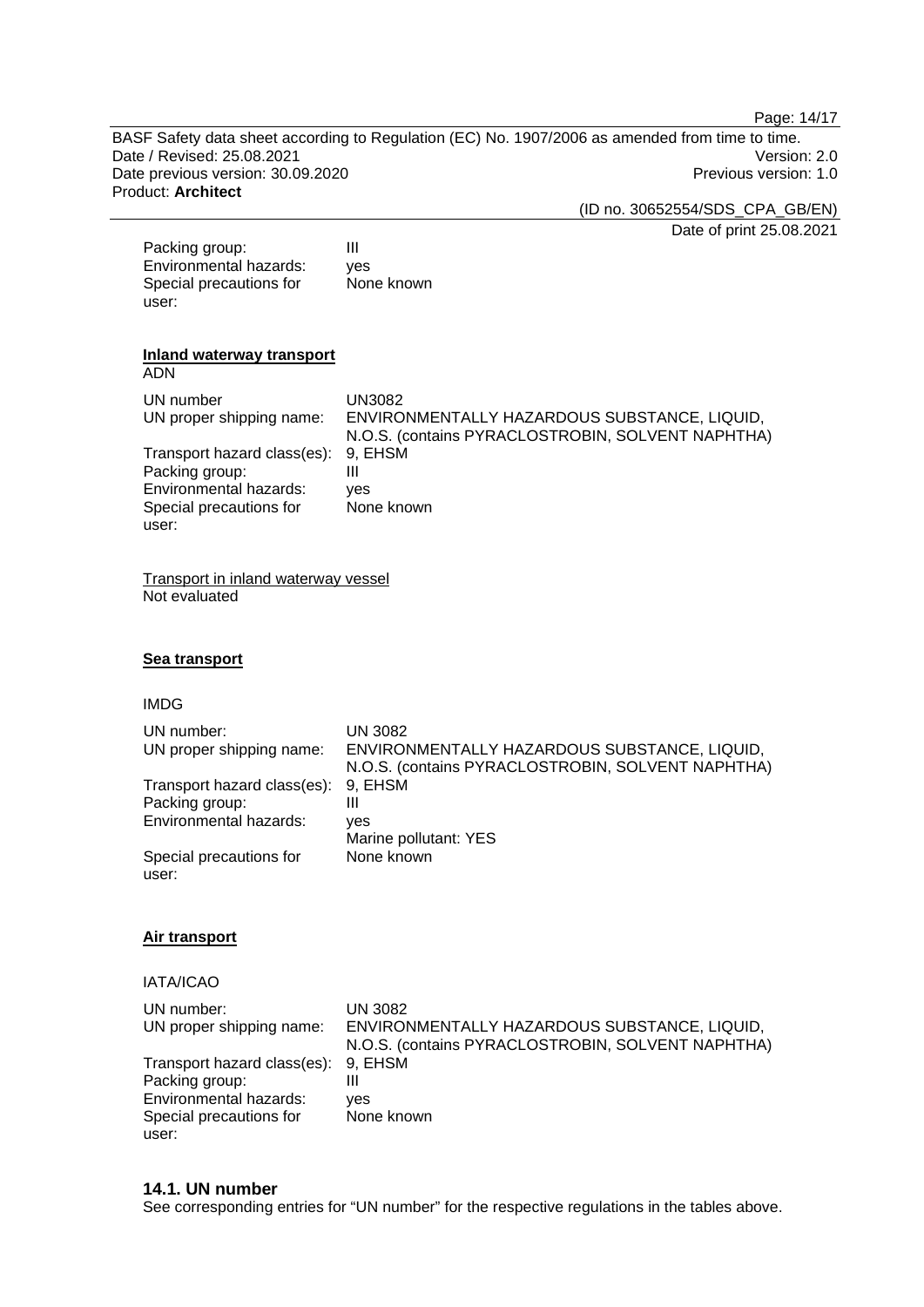Page: 15/17

BASF Safety data sheet according to Regulation (EC) No. 1907/2006 as amended from time to time. Date / Revised: 25.08.2021 Version: 2.0 Date previous version: 30.09.2020 **Previous version: 1.0** Previous version: 1.0 Product: **Architect** 

> (ID no. 30652554/SDS\_CPA\_GB/EN) Date of print 25.08.2021

# **14.2. UN proper shipping name**

See corresponding entries for "UN proper shipping name" for the respective regulations in the tables above.

## **14.3. Transport hazard class(es)**

See corresponding entries for "Transport hazard class(es)" for the respective regulations in the tables above.

#### **14.4. Packing group**

See corresponding entries for "Packing group" for the respective regulations in the tables above.

#### **14.5. Environmental hazards**

See corresponding entries for "Environmental hazards" for the respective regulations in the tables above.

#### **14.6. Special precautions for user**

See corresponding entries for "Special precautions for user" for the respective regulations in the tables above.

## **14.7. Transport in bulk according to Annex II of MARPOL and the IBC Code**

| Regulation:         | Not evaluated |
|---------------------|---------------|
| Shipment approved:  | Not evaluated |
| Pollution name:     | Not evaluated |
| Pollution category: | Not evaluated |
| Ship Type:          | Not evaluated |

#### **Further information**

Product may be shipped as non-hazardous in suitable packages containing a net quantity of 5 L or less under the provisions of various regulatory agencies: ADR, RID, ADN: Special Provision 375; IMDG: 2.10.2.7; IATA: A197; TDG: Special Provision 99(2); 49CFR: §171.4 (c) (2) and also the Special Provision 375 in Appendix B which is regulated in China "Regulations Concerning Road Transportation of Dangerous Goods Part 3 Part 3: Index of dangerous goods name and transportation requirements" (JT/T 617.3)

This product is subject to the most recent edition of "The Carriage of Dangerous Goods and Use of Transportable Pressure Equipment Regulations" and their amendments (United Kingdom).

# **SECTION 15: Regulatory Information**

## **15.1. Safety, health and environmental regulations/legislation specific for the substance or mixture**

Prohibitions, Restrictions and Authorizations

Annex XVII of Regulation (EC) No 1907/2006: Number on List: 3

Restrictions of Regulation (EC) No 1907/2006, Annex XVII, do not apply for the intended use(s) of the product given in this SDS.

Directive 2012/18/EU - Control of Major Accident Hazards involving dangerous substances (EU):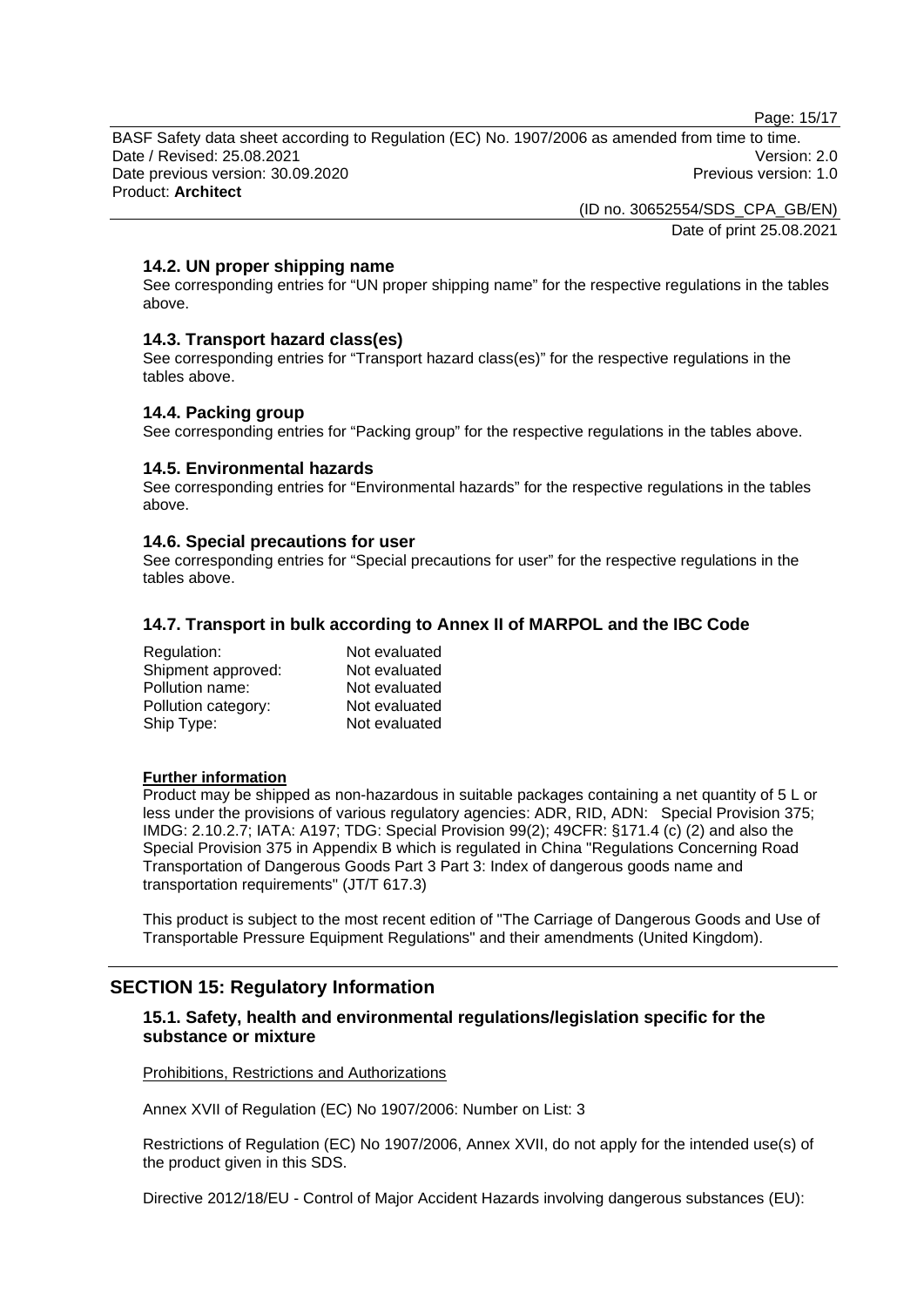Page: 16/17

BASF Safety data sheet according to Regulation (EC) No. 1907/2006 as amended from time to time. Date / Revised: 25.08.2021 Version: 2.0 Date previous version: 30.09.2020 **Previous version: 1.0** Previous version: 1.0 Product: **Architect** 

> (ID no. 30652554/SDS\_CPA\_GB/EN) Date of print 25.08.2021

List entry in regulation: E1

This product is classified under the European CLP Regulation. (United Kingdom) The data should be considered when making any assessment under the Control of Substances Hazardous to Health Regulations (COSHH), and related guidance, for example, 'COSHH Essentials' (United Kingdom).

This product may be subject to the Control of Major Accident Hazards Regulations (COMAH), and amendments if specific threshold tonnages are exceeded (United Kingdom).

#### **15.2. Chemical Safety Assessment**

Advice on product handling can be found in sections 7 and 8 of this safety data sheet.

## **SECTION 16: Other Information**

For proper and safe use of this product, please refer to the approval conditions laid down on the product label.

|                      | Full text of the classifications, including the hazard classes and the hazard statements, if mentioned |
|----------------------|--------------------------------------------------------------------------------------------------------|
| in section 2 or 3:   |                                                                                                        |
| Acute Tox.           | Acute toxicity                                                                                         |
| Skin Corr./Irrit.    | Skin corrosion/irritation                                                                              |
| Skin Sens.           | Skin sensitization                                                                                     |
| <b>Aquatic Acute</b> | Hazardous to the aquatic environment - acute                                                           |
| Aquatic Chronic      | Hazardous to the aquatic environment - chronic                                                         |
| STOT SE              | Specific target organ toxicity - single exposure                                                       |
| Asp. Tox.            | Aspiration hazard                                                                                      |
| Eye Dam./Irrit.      | Serious eye damage/eye irritation                                                                      |
| H <sub>302</sub>     | Harmful if swallowed.                                                                                  |
| H315                 | Causes skin irritation.                                                                                |
| H317                 | May cause an allergic skin reaction.                                                                   |
| H410                 | Very toxic to aquatic life with long lasting effects.                                                  |
| <b>EUH401</b>        | To avoid risks to human health and the environment, comply with the<br>instructions for use.           |
| H412                 | Harmful to aquatic life with long lasting effects.                                                     |
| H <sub>331</sub>     | Toxic if inhaled.                                                                                      |
| H335                 | May cause respiratory irritation.                                                                      |
| H400                 | Very toxic to aquatic life.                                                                            |
| H <sub>304</sub>     | May be fatal if swallowed and enters airways.                                                          |
| H411                 | Toxic to aquatic life with long lasting effects.                                                       |
| H <sub>319</sub>     | Causes serious eye irritation.                                                                         |
| H318                 | Causes serious eye damage.                                                                             |
| H330                 | Fatal if inhaled.                                                                                      |
| H314                 | Causes severe skin burns and eye damage.                                                               |
| $H301 + H311$        | Toxic if swallowed or in contact with skin                                                             |
| <b>EUH066</b>        | Repeated exposure may cause skin dryness or cracking.                                                  |
| <b>EUH071</b>        | Corrosive to the respiratory tract.                                                                    |

#### Abbreviations

ADR = The European Agreement concerning the International Carriage of Dangerous Goods by Road. ADN = The European Agreement concerning the International Carriage of Dangerous Goods by Inland waterways. ATE = Acute Toxicity Estimates. CAO = Cargo Aircraft Only. CAS = Chemical Abstract Service. CLP = Classification, Labelling and Packaging of substances and mixtures. DIN = German